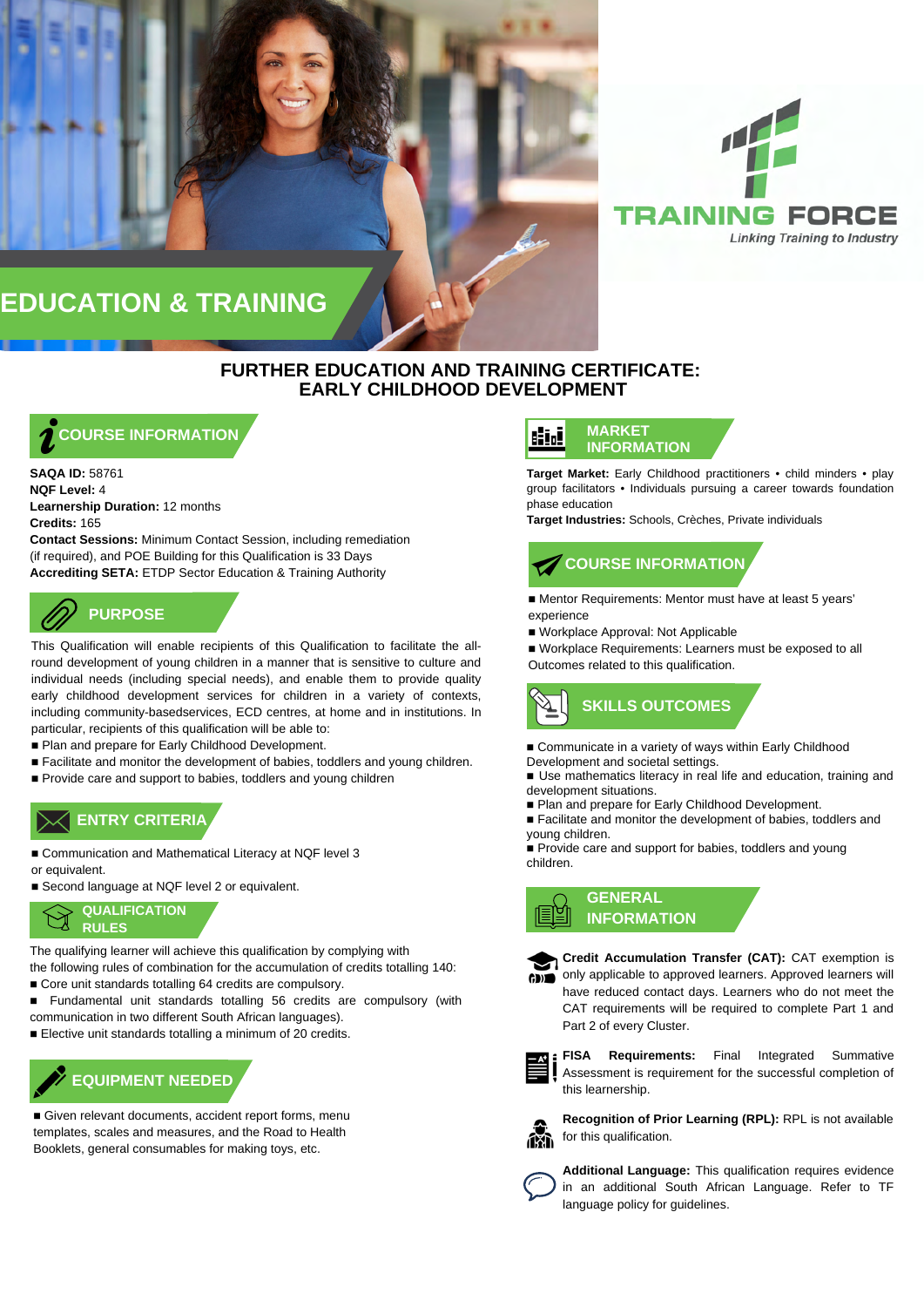

# **EDUCATION & TRAINING**

## **Unit Standards**

### **CLUSTER 1 – LEARNER ORIENTATION AND COMMUNICATION IN OCCUPATIONAL LEARNING**

| <b>OUTCOME SAQA ID</b> |        | <b>NAME OF UNIT STANDARD</b>                                       | <b>CREDITS</b> |
|------------------------|--------|--------------------------------------------------------------------|----------------|
| Fundamental            | 119467 | Use language and communication in occupational learning programmes | 5              |
| Fundamental            | 119471 | Use language and communication in occupational learning programmes | 5              |

■ Recommended training days for Cluster 1 is 2 days

## **CLUSTER 2 (PART 1) - PLAN AND PREPARE FOR EARLY CHILDHOOD DEVELOPMENT**

| <b>OUTCOME SAQA ID</b> |        | <b>NAME OF UNIT STANDARD</b>                                                                                      | <b>CREDITS</b> |
|------------------------|--------|-------------------------------------------------------------------------------------------------------------------|----------------|
| Core                   | 244484 | Demonstrate knowledge and understanding of the development of babies, toddlers and young children                 | 8              |
| Core                   | 244472 | Prepare Early Childhood Development programmes with support                                                       |                |
| Core                   | 244485 | Design activities to support the development of babies, toddlers and young children                               |                |
| Core                   | 244468 | Prepare resources and set up the environment to support the development of babies,<br>toddlers and young children |                |

■ Recommended training days for Cluster 2 part 1 is 5 days

## **CLUSTER 2 (PART 2) -PLAN AND PREPARE FOR EARLY CHILDHOOD DEVELOPMENT –CREDIT ACCUMULATION TRANSFER IS APPLICABLE TO X THE UNIT STANDARDS BELOW**

| <b>OUTCOME SAQA ID</b> |        | <b>NAME OF UNIT STANDARD</b>                                                                        | <b>CREDITS</b> |
|------------------------|--------|-----------------------------------------------------------------------------------------------------|----------------|
| Fundamental            | 9016   | Represent analyse and calculate shape and motion in 2-and 3-dimensional space in different contexts | 4              |
| Fundamental            | 119469 | Read/view, analyse and respond to a variety of texts (in mother tonque)                             | 5              |
| Fundamental            | 119457 | Interpret and use information from texts                                                            | 5              |

■ Recommended training days for Cluster 2 part 2 is 3 days

#### **CLUSTER 3 (PART 1) – FACILITATE AND MONITOR THE DEVELOPMENT OF BABIES, TODDLERS AND YOUNG CHILDREN**

| <b>OUTCOME SAQA ID</b> |        | <b>NAME OF UNIT STANDARD</b>                                               | <b>CREDITS</b> |
|------------------------|--------|----------------------------------------------------------------------------|----------------|
| Core                   | 244480 | Facilitate the holistic development of babies, toddlers and young children | 16             |
| Core                   | 244475 | Observe and report on child development                                    |                |
| Core                   | 244462 | Work with families and communities to support Early Childhood Development  |                |

■ Recommended training days for Cluster 3 part 1 is 6 days

## **CLUSTER 3 (PART 2) – FACILITATE AND MONITOR THE DEVELOPMENT OF BABIES, TODDLERS AND YOUNG CHILDREN DEVELOPMENT – CREDIT ACCUMULATION TRANSFER IS APPLICABLE TO THE UNIT STANDARDS BELOW**

| OUTCOME SAQA ID |        | <b>NAME OF UNIT STANDARD</b>                                       | <b>CREDITS</b> |
|-----------------|--------|--------------------------------------------------------------------|----------------|
| Fundamental     | 119459 | Write/present/sign for a wide range of contexts (in mother tongue) |                |
| Fundamental     | 119465 | Write/present/sign texts for a range of communicative contexts     |                |

■ Recommended training days for Cluster 3 part 2 is 2 days